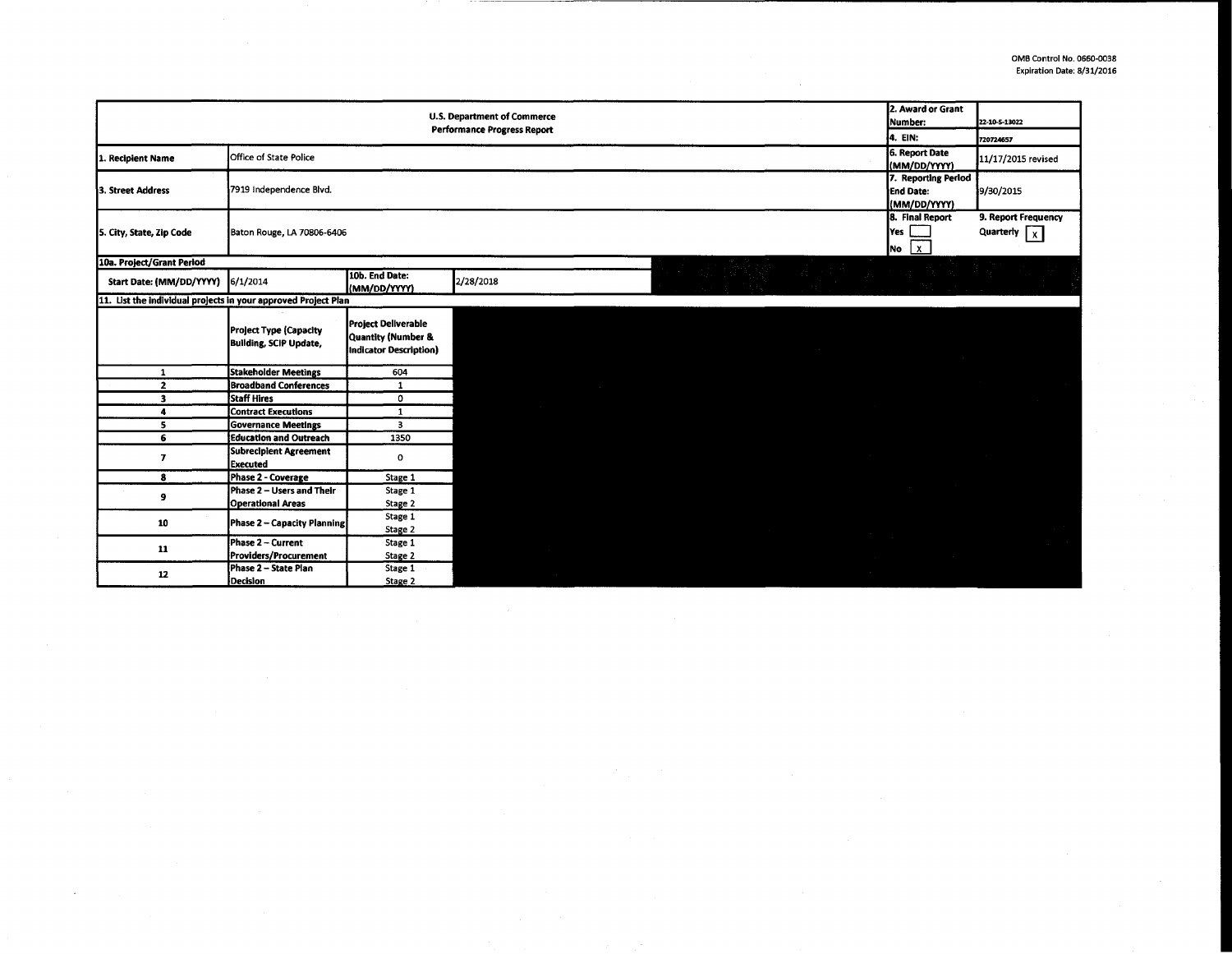| next quarter; and any additional project milestones or information.                                                                                              |                          | 11a. Describe your progress meeting each major activity/milestone approved in the Baseline Report for this project; any challenges or obstacles encountered and mitigation strategies you have employed; planned major activit |           |  |  |  |  |  |
|------------------------------------------------------------------------------------------------------------------------------------------------------------------|--------------------------|--------------------------------------------------------------------------------------------------------------------------------------------------------------------------------------------------------------------------------|-----------|--|--|--|--|--|
| Meetings Held:                                                                                                                                                   |                          |                                                                                                                                                                                                                                |           |  |  |  |  |  |
|                                                                                                                                                                  |                          |                                                                                                                                                                                                                                |           |  |  |  |  |  |
| 1 BBSC (but no quorum) (7/1), held meeting to discuss outreach and data collection only. No official actions taken.<br>1 BBWG meeting for Data Collection (7/14) |                          |                                                                                                                                                                                                                                |           |  |  |  |  |  |
| 1 SiEC meeting (7/22)                                                                                                                                            |                          |                                                                                                                                                                                                                                |           |  |  |  |  |  |
|                                                                                                                                                                  |                          |                                                                                                                                                                                                                                |           |  |  |  |  |  |
| 1. Q8 we are on track to have at least 604 stakeholder individual contacts.                                                                                      |                          |                                                                                                                                                                                                                                |           |  |  |  |  |  |
| 2. Q8 we had 1 trip-APCO Conference (July) with 1 LA FirstNet staff attending.                                                                                   |                          |                                                                                                                                                                                                                                |           |  |  |  |  |  |
| 3. No changes                                                                                                                                                    |                          |                                                                                                                                                                                                                                |           |  |  |  |  |  |
|                                                                                                                                                                  |                          | 4. Executed one contract for GIS assistance in mapping data collection information to submit to Federal FirstNet.                                                                                                              |           |  |  |  |  |  |
|                                                                                                                                                                  |                          | 5. 1 Broadband Sub Committee meeting, 1 SIEC meeting, 1 Broadband Working Group meeting for data collection                                                                                                                    |           |  |  |  |  |  |
|                                                                                                                                                                  |                          | 6. Q8 Handed out 519 brochures through parish outreach meeting, Firechiefs educational meeting, Sheriffs and Chiefs of Police conference (604 attendees), 519 job aides, 127 new tweets posted, 88 new twitter total followers |           |  |  |  |  |  |
| website hits.                                                                                                                                                    |                          |                                                                                                                                                                                                                                |           |  |  |  |  |  |
| 7. No Change                                                                                                                                                     |                          |                                                                                                                                                                                                                                |           |  |  |  |  |  |
|                                                                                                                                                                  |                          | 8. Data has been collected, compiled and submitted via Dropbox 9/30/15. Additional inputs may be added, as approved by FirstNet per their directives at the SPOC meeting.                                                      |           |  |  |  |  |  |
|                                                                                                                                                                  |                          | 9. Data has been collected, compiled and submitted automatically via CASM and via Dropbox 9/30/15. If the MDST remains active, agencies may continue to submit info and inform the process. Additional inputs may be added, as |           |  |  |  |  |  |
| FirstNet per their directives at the SPOC meeting.                                                                                                               |                          |                                                                                                                                                                                                                                |           |  |  |  |  |  |
|                                                                                                                                                                  |                          | 10. Data has been collected, compiled and submitted automatically via CASM and via Dropbox 9/30/15. If the MDST remains active, agencies may continue to submit info and inform the process. Additional inputs may be added, a |           |  |  |  |  |  |
| by FirstNet per their directives at the SPOC meeting.                                                                                                            |                          |                                                                                                                                                                                                                                |           |  |  |  |  |  |
|                                                                                                                                                                  |                          | 11. Data has been collected, compiled and submitted automatically via CASM. If the MDST remains active, agencies may continue to submit info and inform the process.                                                           |           |  |  |  |  |  |
|                                                                                                                                                                  |                          | 12. Our State Plan review process may not be provided until after first of year, due to a new Governor and staff changes to be implemented on January 11, 2016.                                                                |           |  |  |  |  |  |
|                                                                                                                                                                  |                          | 11b. If the project team anticipates requesting any changes to the approved Baseline Report in the next quarter, describe those below. Note that any substantive changes to the Baseline Report must be approved by the Depart |           |  |  |  |  |  |
| Commerce before implementation.                                                                                                                                  |                          |                                                                                                                                                                                                                                |           |  |  |  |  |  |
|                                                                                                                                                                  |                          |                                                                                                                                                                                                                                |           |  |  |  |  |  |
| No substantive changes anticipated.                                                                                                                              |                          |                                                                                                                                                                                                                                |           |  |  |  |  |  |
|                                                                                                                                                                  |                          |                                                                                                                                                                                                                                |           |  |  |  |  |  |
|                                                                                                                                                                  |                          | 11c. Provide any other information that would be useful to NTIA as it assesses this project's progress.                                                                                                                        |           |  |  |  |  |  |
|                                                                                                                                                                  |                          |                                                                                                                                                                                                                                |           |  |  |  |  |  |
|                                                                                                                                                                  |                          | Louisiana is fully engaged in outreach actitivities and have completed the initital data collection efforts and submitted to Firstnet. We are on target with current project timelines.                                        |           |  |  |  |  |  |
|                                                                                                                                                                  |                          |                                                                                                                                                                                                                                |           |  |  |  |  |  |
|                                                                                                                                                                  |                          |                                                                                                                                                                                                                                |           |  |  |  |  |  |
|                                                                                                                                                                  |                          | 11d. Describe any success stories or best practices you have identified. Please be as specific as possible.                                                                                                                    |           |  |  |  |  |  |
| None this quarter.                                                                                                                                               |                          |                                                                                                                                                                                                                                |           |  |  |  |  |  |
| 12. Personnel                                                                                                                                                    |                          |                                                                                                                                                                                                                                |           |  |  |  |  |  |
|                                                                                                                                                                  |                          | 12a. If the project is not fully staffed, describe how any lack of staffing may impact the project's time line and when the project will be fully staffed.                                                                     |           |  |  |  |  |  |
|                                                                                                                                                                  |                          |                                                                                                                                                                                                                                |           |  |  |  |  |  |
| Fully staffed.                                                                                                                                                   |                          |                                                                                                                                                                                                                                |           |  |  |  |  |  |
|                                                                                                                                                                  |                          |                                                                                                                                                                                                                                |           |  |  |  |  |  |
| 12b. Staffing Table                                                                                                                                              |                          |                                                                                                                                                                                                                                |           |  |  |  |  |  |
| Job Title                                                                                                                                                        | FTE%                     | Project (s) Assigned                                                                                                                                                                                                           | Change    |  |  |  |  |  |
| <b>Technology Consultant</b>                                                                                                                                     | 50                       | Lead and overall technology advisor to all projects.                                                                                                                                                                           | No change |  |  |  |  |  |
| Grant Administrator                                                                                                                                              | 5                        | Lead and overall grant administrator for this grant program.                                                                                                                                                                   | No change |  |  |  |  |  |
| Program Manager                                                                                                                                                  | 100                      | Lead and overall project implementation and direction.                                                                                                                                                                         | No change |  |  |  |  |  |
|                                                                                                                                                                  |                          | Lead and develop and implement outreach and education plans. Coordinate outreach to local and tribal jurisdictions, communicate information to key                                                                             |           |  |  |  |  |  |
| Outreach Coordinator                                                                                                                                             | 100                      | stakeholders.                                                                                                                                                                                                                  | No change |  |  |  |  |  |
|                                                                                                                                                                  |                          |                                                                                                                                                                                                                                |           |  |  |  |  |  |
|                                                                                                                                                                  |                          | Responsible for technology outreach, education and consultation to the state. Consult and assist public safety agencies on their future needs as well as                                                                       | Update    |  |  |  |  |  |
| <b>Technology Specialist</b>                                                                                                                                     | 50                       | plan guidelines. Participate in SCIP updates on Broadband related activities. Act in advisory capacity on all technical matters.                                                                                               |           |  |  |  |  |  |
|                                                                                                                                                                  |                          |                                                                                                                                                                                                                                |           |  |  |  |  |  |
|                                                                                                                                                                  |                          | Responsible for technology outreach, education and consultation to the state. Consult and assist public safety agencies on their future needs as well as                                                                       |           |  |  |  |  |  |
|                                                                                                                                                                  |                          | plan guidelines. Participate in SCIP updates on Broadband related activities. Act in advisory capacity on all technical matters.                                                                                               | Update    |  |  |  |  |  |
| <b>Technology Specialist</b>                                                                                                                                     | 50                       |                                                                                                                                                                                                                                |           |  |  |  |  |  |
|                                                                                                                                                                  |                          | Provide grant administrative and coordination support, including completing progress reports, reimbursements and ensuring grant activities are                                                                                 | No change |  |  |  |  |  |
| <b>Grant Coordinator</b>                                                                                                                                         | completed on time.<br>20 |                                                                                                                                                                                                                                |           |  |  |  |  |  |
| Statewide Interoperability                                                                                                                                       |                          | Provide oversight for the SLIGP grant, ensuring that all activities are completed on time and within budget. The SWIC will be the primary point of contact                                                                     |           |  |  |  |  |  |
| Coordinator (SWIC)                                                                                                                                               | 5                        | for consultation with FirstNet, and will work to expand the State's governance structure and ensure the SCIP is updated.                                                                                                       | Update    |  |  |  |  |  |
|                                                                                                                                                                  |                          |                                                                                                                                                                                                                                |           |  |  |  |  |  |